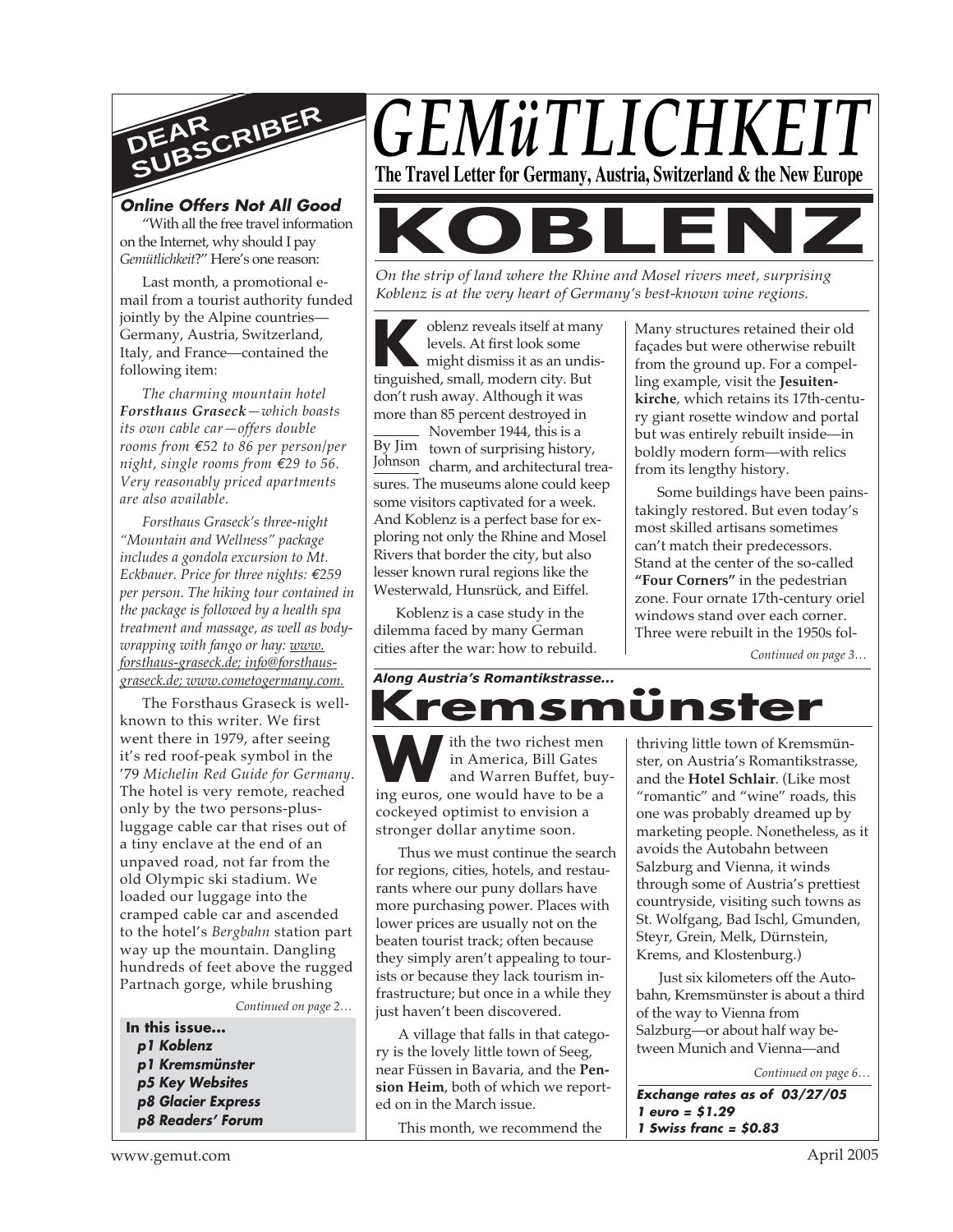#### *DEAR SUBSCRIBER Continued from page 1*

rocky outcrops in a rickety, swinging capsule about the size of an elevator in a very small hotel, is not a ride for the acrophobic.

The Forsthaus turned out to be an almost fairy-tale Bavarian mountain chalet. A shaggy St. Bernard patrolled the reception area, an open fire warmed a cozy *Stube*, and the guestrooms, each with balcony, faced the dominating view of the magnificently craggy Wetterstein range.

The hotel had a connection with the Olympics and in its stairwells hung signed photos of Germany's leading skiers and famous frequent guests, such as international Olympic czar, Avery Brundage — the man who decided the 1972 Munich Olympics would continue after 11 members of the Israeli team were murdered by Palestinian terrorists. The moderately-priced hotel's upscale clientele were no doubt attracted, as we were, by the idyllic location.

Year after year, we went back. The view and the location remained stellar. The hotel did not. Soon it lost its "red" designation in Michelin (awarded to particularly "pleasant or restful" hotels), and in a few years it disappeared from the guide altogether. On a return visit in the early '90s we noted that little if anything had been done to the guestrooms and public areas. The mattresses had become lumpy, and the cigarette burns

and water stains on the coffee tables were in exactly the same places they had been 10 years before. Something was obviously wrong.

Last December, curious about the state of a hotel that held so many wonderful memories for us, and harboring hopes of a resurrection, we rode the cable car once more. The upper *Bergbahn* station is now in such a state of disrepair that one becomes uneasy about the condition of the cars and cables one's very life depends on.

In 10 seconds we knew there had been no resurrection. The hotel's exterior was shabby. Inside it was quiet, dirty, and, sad to say, unchanged. We settled in the *Stube* for an afternoon cup of tea and a snack. Even this simple fare was sub-par and served in an offhand manner. The slanting afternoon sun revealed layers of dust and dirt on floors and surfaces. I have no doubt the chairs, tables, and reception area furnishings are relics from 1979, without any attempt during that 25-year period to paint, refinish, or upholster.

On the stone walkway, 10 feet from the hotel's entrance, sat a pile of dog droppings. We watched two employees walk past the mess without a glance. The dress and demeanor of the employees we observed during our 30-minute visit were not consistent with what *Gemütlichkeit* considers minimum standards. For a moment, we thought about asking to see a couple of guestrooms but decided we

had seen enough. Our old favorite, the Forsthaus Graseck, is a sad, dreary, decaying mess.

The point of this story is that the Internet has no filter. In the avalanche of offers that appear every day in my in-box, junk often looks just as good as quality. That, of course, is why you rely on *Gemütlichkeit*. As one of our renewal letters says, "Our recommendations and cautions are based on what we have *personally* seen, heard, tasted, sniffed, and touched." Though we cannot, of course, filter the Internet, you can trust our information.

The foregoing raises a question: Does the Alpine tourist authority apply some threshold standard to the properties and offers it promotes? In my experience, even though they represents the commercial interests of their members (mostly hotels), the German, Swiss,

*Continued on page 7…*

#### **Using Gemütlichkeit**

• Hotel prices listed are for one night. Discounts are often available for longer stays.

• All hotel prices include breakfast unless otherwise noted.

• Local European telephone area codes carry the "0" required for in-country dialing. To phone establishments from outside the country, such as from the USA, do not dial the first "0".

#### **Logging on to Our Website**

Back issues in text format from January 1993, except for the most recent 12, are available free to subscribers only at www.gemut.com (click on "Members"). To access the issues, enter the user name and password published in this space each month. The new codes are:

User Name: **marc** Password: **2468**

| <b>GEMÜTLICHKEIT</b><br>Vol. 19, No. 3                                                                                                                                                         | <b>HOTEL RESTAURANT RATING KEY</b>                                                                                                                         |                               |                                                 |                                                                            |
|------------------------------------------------------------------------------------------------------------------------------------------------------------------------------------------------|------------------------------------------------------------------------------------------------------------------------------------------------------------|-------------------------------|-------------------------------------------------|----------------------------------------------------------------------------|
| April 2005<br>The Travel Letter for Germany, Austria, Switzerland & the New Europe                                                                                                             | <b>Rating Scale</b><br>Excellent                                                                                                                           | <b>Scale</b><br>$16 - 20$     | <b>Restaurant Criteria</b><br>Food              | 65%                                                                        |
| <b>Robert H. &amp; Elizabeth S. Bestor</b><br><b>Publishers:</b>                                                                                                                               | Above Average<br>Average                                                                                                                                   | 12 - 15<br>$8 - 11$           | Service<br>Atmosphere                           | 20%<br>15%                                                                 |
| <b>Executive Editor:</b><br>Nikki Goth Itoi<br><b>Senior Writer:</b><br>Jim Johnson                                                                                                            | Adequate                                                                                                                                                   | 4<br>$\overline{\phantom{a}}$ |                                                 |                                                                            |
| <b>Mark Honan</b><br><b>Contributor:</b>                                                                                                                                                       | Unacceptable                                                                                                                                               | 0<br>-3<br>$\sim$             |                                                 |                                                                            |
| <b>Consulting Editor:</b><br><b>Thomas P. Bestor</b><br><b>Online Services:</b><br><b>Kurt Steffans</b>                                                                                        | <b>Hotel Rating Criteria</b><br>People/Service                                                                                                             | 30%                           | <b>Value Rating</b><br><b>Outstanding Value</b> | <b>Scale</b><br>17 - 20                                                    |
| <b>Subscriber Travel Services:</b><br><b>Andy Bestor, Laura Riedel</b>                                                                                                                         | Location/Setting                                                                                                                                           | 15%                           | Very Good Value                                 | 16<br>12<br>$\sim$                                                         |
| Gemütlichkeit (ISSN 10431756) is published 10 times each year by UpCountry<br>Publishing, 288 Ridge Road, Ashland OR 97520. TOLL FREE: 1-800/521-                                              | Guestrooms<br>Public rooms                                                                                                                                 | 30%<br>5%                     | Average Value<br><b>Below Average Value</b>     | 9<br>11<br>$\overline{\phantom{a}}$<br>5<br>-8<br>$\overline{\phantom{a}}$ |
| 6722 or 541/488-8462, fax: 541/488-8468, e-mail travel@gemut.com. Web                                                                                                                          | Facilities/Restaurant                                                                                                                                      | 20%                           | A Rip-Off                                       | 4<br>0<br>$\overline{\phantom{a}}$                                         |
| site: www.gemut.com. Subscriptions are \$67 per year for 10 issues. While<br>every effort is made to provide correct information, the publishers can make<br>no guarantees regarding accuracy. | <b>Special @Designation</b><br>By virtue of location, decor, charm, warmth of management, or<br>combination thereof, an especially pleasant establishment. |                               |                                                 |                                                                            |
| <b>POSTMASTER: SEND ADDRESS CHANGES TO:</b><br>Gemütlichkeit, 288 Ridge Road., Ashland OR 97520                                                                                                |                                                                                                                                                            |                               |                                                 |                                                                            |
| Gemütlichkeit                                                                                                                                                                                  | $\overline{2}$                                                                                                                                             |                               |                                                 | April 2005                                                                 |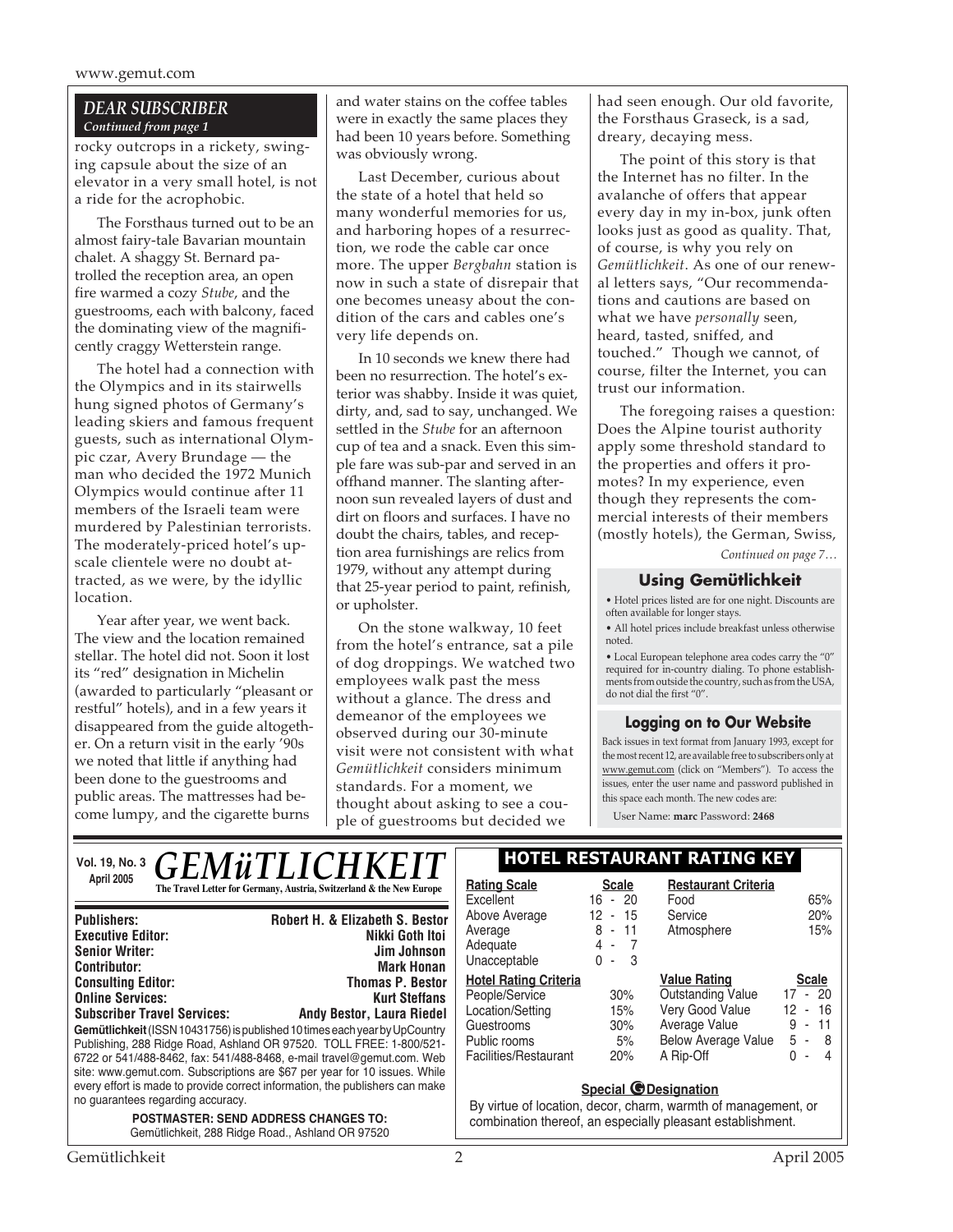#### www.gemut.com

#### *KOBLENZ Continued from page 1*

lowing detailed designs. Line for line, they probably match the precise plans and specifications of the originals. But the fourth oriel, in its original form, projects so much more life and vibrancy.

Many structures were demolished and replaced by fully modern construction. It's easy to see how the haste and economy of the 1950s translated into somewhat straightforward, efficient, and unimaginative structures. But buildings from the 1960s and 1970s reveal the more modern tastes of the times. A few eyebrows were raised—but perhaps no more so than the Baroque architecture that replaced many Gothic and Romanesque buildings after the French destroyed two-thirds of the city in 1688. In the late 19th and 20th centuries, *Jugendstil* (art nouveau) architecture must have caused a stir as well. At Firmungstrasse 11, look up to see the giant head of the Greek goddess Hygieia.

#### **Old-town charm**

This is not to say that Koblenz is devoid of old architecture or old-town charm. Quite the opposite is true, especially in the *Altstadt,* that corner of the city bordered on the north by the Mosel and by the Rhine on the east. Here, it is a town of narrow alleys and vibrant plazas.

Perhaps the most calming and scenic walk, and one that gives a sense of the old-town's breadth, is along the Mosel and Rhine promenades. Start with a stroll across the **Balduin Bridge,** first built across the Mosel in 1337. The view back to the *Altstadt* gives a good perspective, with the turrets of the **Old Castle** and the two steeples of **St. Florin's Church.**

Parts of this walk are a reminder that the effects of war linger: vacant lots and stark walls of buildings quickly repaired. This lasts barely the length of a football field, however, and soon the Rhine and Mosel flow together at the so-called **"German Corner."** It's here that a giant copper statue of Kaiser Wilhelm I on horseback was erected in 1897, close to the spot where the

#### **Koblenz Basics**

**Population:** 108,000

**Elevation:** 597 feet (182 meters)

**Tourist Office:** Koblenz Touristik, Bahnhofplatz 17, 56068 Koblenz, tel. +49/ 261/31304, fax +49/261/1004388, e-mail info-hbf@touristik-koblenz.de, Web www.koblenz.de

#### **Driving Distances:**

| Berlin | 378 miles 609 km            |  |
|--------|-----------------------------|--|
|        | Hamburg 325 miles 525 km    |  |
|        | Heidelberg 112 miles 180 km |  |
| Mainz. | $69$ miles $111$ km         |  |
| Munich | 316 miles 509 km            |  |
| Paris  | 336 miles 541 km            |  |
| Trier  | 78 miles 126 km             |  |

**Nearest Airports:** Frankfurt and Cologne/Bonn Airports lie nearly equidistant from Koblenz, about 65 miles (100 km) away.

**Rail Service:** Koblenz lies on major north-south and east-west rail lines with excellent and frequent rail service.

Order of German Knights had its headquarters as early as 1216. The statue was destroyed by bombs in 1944. From 1953, the bare pedestal was known as the "Memorial to German Unity." In 1993, after reunification, the statue was replaced with a copy. Today, flags of all German states wave proudly over the two rivers.

Watch the waters of the Mosel enter and mix with the Rhine; it's entrancing. The backdrop of the **Ehrenbreitstein** across the Rhine doesn't hurt either. From this mighty fortress, looming 388 feet (118 meters) above the Rhine, visitors gain an instant sense of Koblenz's symbolic strength and historic significance.

#### **Fortified city**

To visit the fortress, travel by passenger ferry from near the German Corner to the base of the citadel, and take a small cable car to the top. For those who prefer more conventional transportation, it's about 20 minutes by car or 30 minutes by bus. The Prussians built Ehrenbreitstein in the early 19th century as a line of defense against the French. With three other nearby fortresses (destroyed by treaty after World War I), Koblenz contained the largest fortifi-

cations in Europe after Gibraltar. Tours in English are by appointment only (tel. and fax +49/261/9742440), but English-language pamphlets are available, and most of the facility is open for exploration.

The view from the fortress points out the strategic significance of the city. More than 2,000 years ago, Romans built their first fortress in a town they called Confluentes, Latin for confluence, or "where rivers flow together." They controlled traffic and commerce on both rivers, and for much of two millennia the city was part of an intermittent tug-of-war, starting with the Romans and Franks, continuing between the Prussians and the French, and with occupying nations following both world wars. As they have for centuries, riverboats and barges cast their wakes toward the riverbanks.

#### **German mythos**

The two rivers play a major role in the German mythos. The Rhine symbolizes strength and pride, while the Mosel is more nurturing. Indeed, just a short stroll upstream along the **Rhine Promenade**, sculpted figures of "Father Rhine and Mother Mosel" lie caressing and affectionate on a bed of grapes. Behind them in stately counterpoint stands the sprawling neoclassical **Elector's Palace,** built in the late 1700s (closed to the public).

One of the Rhine's most scenic promenades starts here, just outside the *Altstadt*, and continues about two miles (three kilometers) upstream. Energetic walkers can enjoy the **Empress Augusta Park's** extensive flower gardens**,** commissioned by the Prussians. At her monument, walk to the street, enjoy a view of the early 20th-century villas, and take a short bus ride back to town.

Less energetic visitors—or those who are simply hungry or thirsty may wish to break instead at the **Wine Village,** built for the 1925 German Wine Exhibition and consisting of half-timber buildings from Germany's major wine regions. Inside, the view is to the relaxing Rhine. Outside is a trellised courtyard.

On the return to the *Altstadt*, stop at the **Görresplatz** and study the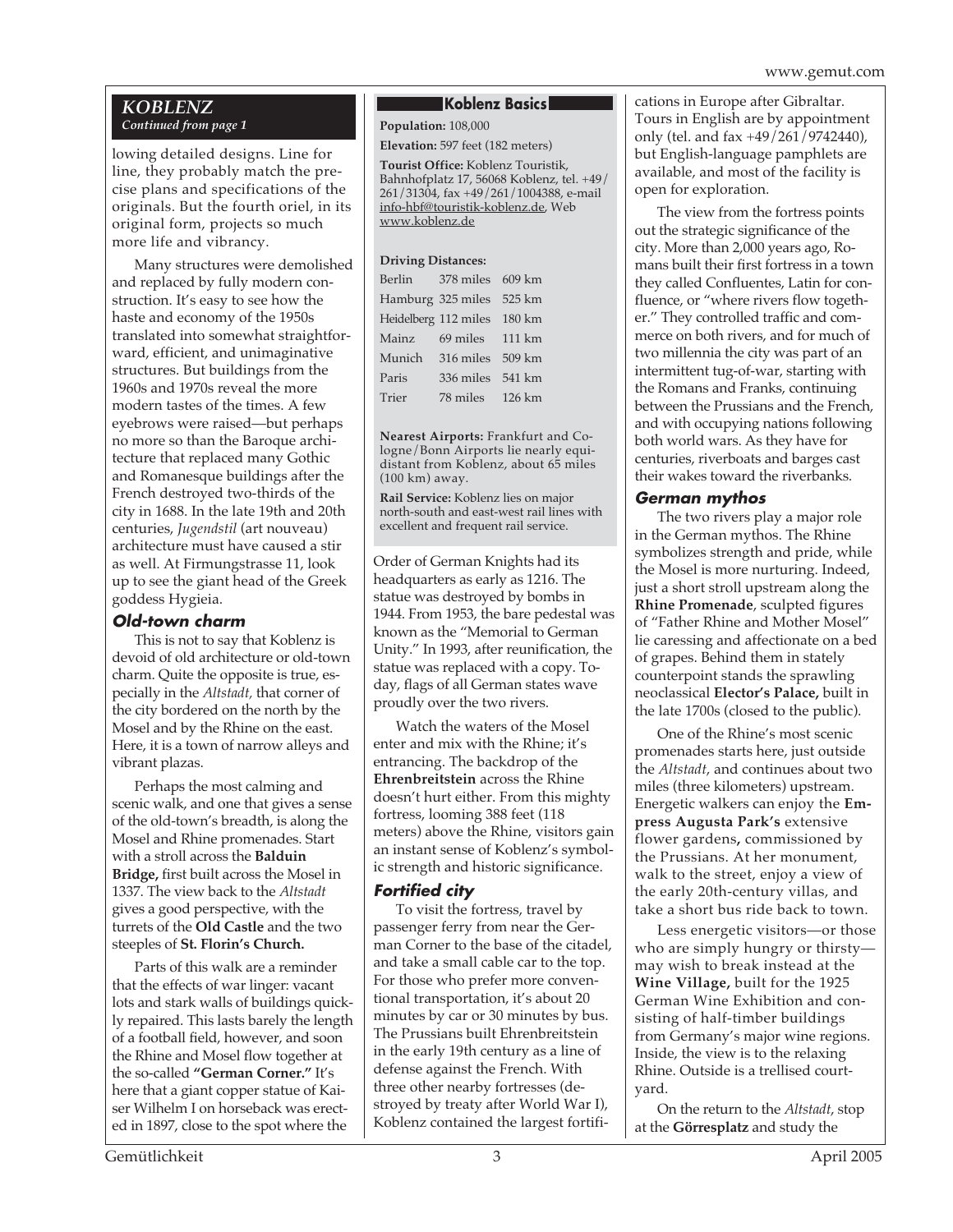#### www.gemut.com

**Koblenz History Column,** a towering statue built in 1992 to mark the city's 2000-year anniversary. The 10 layers depict key scenes from the past including the first Roman settlement, seat of the empire of Charlemagne, Crusades, Thirty Years War, French Revolution, Prussian period, destruction in 1944, and, from the storm clouds of war, a revived city looking to the future. It's a brilliantly graphic visual display that gives a historic perspective to the city and, to a great extent, the evolving nation. A marker gives detailed descriptions in English and German.

Continue to the **"Plan,"** or main square, once and still an important meeting place. Here, the jousting and hangings of the past have yielded to more amiable social activities and the focus is now on food and wine.

Stairs lead from the Plan through a small gate to the **Liebfrauenkirche** (Church of Our Beloved Lady), one of the oldest sites of Christian worship along the Rhine. As early as the 5th century, Christians worshipped in a church on this site. Today, the church stands as a stone tutorial with brilliant examples of architectural styles from the late Romanesque, Gothic, Renaissance and Baroque periods. The main basilica was built in the 12th and 13th centuries.

From the nearby **Münzplatz** (Mint Square), site of an early Roman fort, pass by the tacky bars and tattoo parlors to find the hidden **Kunst**-**Gässchen** (Little Art Alley) at Münzplatz 6-8, which snakes through a line of cubby-holed studios. Persist to the end and be rewarded with the **Ceramics Studio Erdreich**, where owner/artist Michael Borowieck displays and explains his avant garde and often R-rated work. The alleyway offers an excellent opportunity to view medieval construction, as many of the walls have been left open to reveal the weave of wood, plaster and straw.

From this high point in the *Altstadt*, narrow alleys wind to the Mosel making for eager exploration. The 13th-century **Old Castle** starts a row of architectural treasures: the 16thcentury **Lay Jurists Building**, the 15th-century **Old Merchants** & **Dance** **House**, and **St. Florin's Church**, constructed between the 12th and 14th centuries. Don't walk by too quickly. Over the entrance of the Old Merchants & Dance House is the "Eye Roller," constructed beneath the tower clock in 1724 to commemorate the execution here of a legendary robber baron. Instead of chiming bells, the eyes in the carved face roll.

Walk parallel down the Mosel toward the Rhine, and **St. Castor Basilica** comes into view. The Romanesque church was consecrated in 836, and most of the impressive structure dates from the 12th century. Behind it, stroll along the gravel paths of the peaceful **Blumenhof** (Courtyard of Flowers) under a canopy of trees and high shrubs. Behind the ivy walls, time feels little changed through the centuries.

#### **Cafés galore**

Although Koblenz lacks a university in its downtown area, the city maintains a youthful vibrancy through its lively café and bistro scene—morning, noon and night. It's a city that likes to have fun, and the most fun is along the Firmungstrasse in the pedestrian zone.

**Café Einstein** (Firmungstrasse 30) is one of the hot new restaurants and bars with as much emphasis on eclectic ambience as on food. A broad seating area surrounds a circular bar, and tall windows fold back so that chairs and tables sprawl into the plaza. It's worth a stop whether for coffee, a drink or more, especially when there's live piano music— both jazz and classical. Or just look around at the paintings of namesake Albert riding a bike, playing a violin, sticking out his tongue, or in more formal poses.

Einstein faces its more sedate but still pleasantly quirky partner, **Da Vinci** (Firmungstrasse 32b), which offers Mediterranean cuisine in a classically beautiful setting. Floors are cherry, walls a sumptuous green, and the restaurant features paintings and sculptures in Renaissance style but by modern Italian artists. Other Italian artisans were brought in to work on the gilding and scrollwork.

The spacious, multi-story **Grand**

**Café** (Firmungstrasse 2) offers an eclectic mixture of styles and atmospheres: Viennese-style café (in art deco design), cocktail bar, basement dance floor (for events like salsa nights and jazz concerts) and cigar lounge. The grand-scale interior is wide open with mezzanines—an excellent example of modern flair mixing with traditional styles. Lunches are popular with threecourse specials from less than  $€8$ .

To get a taste of the local art scene, try **Café Miljöö** (Gemüsegasse 8), one of Koblenz's many "art bars." The outstanding work from local artists changes often, and it's worth a stop for wine, coffee or a full meal. Breakfast is served until 5pm.

There's been a heavy Italian influence in Koblenz since the 1930s, and one sign is the proliferation of ice cream shops and cafés. The best of the bunch is **Eiscafe am Jesuitenplatz** (Firmungstr. 34), started in 1934 by Nonno Vincenzo Brustolon, whom the Jesuitenplatz reminded of his favorite Italian "piazzas." Try the spaghetti (ice cream, not pasta) with fresh fruits and berries, liqueurs or caramelized walnuts.

# **Lodging**

Hotel Haus Morjan

The Hotel Haus Morjan, overlooking the Rhine promenade, is worth an overnight if only for the stunning views from its flowerdecked balconies. Imagine waking to the sun rising over the Ehrenbreitstein Fortress and the Rhine. Or relaxing at "home" in the evening, while the last steamship casts off its lines barely 100 feet away and couples stroll along the moonlit promenade. Although the hotel itself is modern, it stands adjacent to the *Altstadt* and in a line of cafés, restaurants and *Weinstuben* that lend plenty of Old World charm. All 33 rooms are spacious, bright, and clean. Ask for a third-floor room with balcony (the fourth floor offers better views but no balconies).

**Contact:** Hotel Haus Morjan, Konrad-Adenauer-Ufer, D-56068 Koblenz, tel. +49/361/304290, fax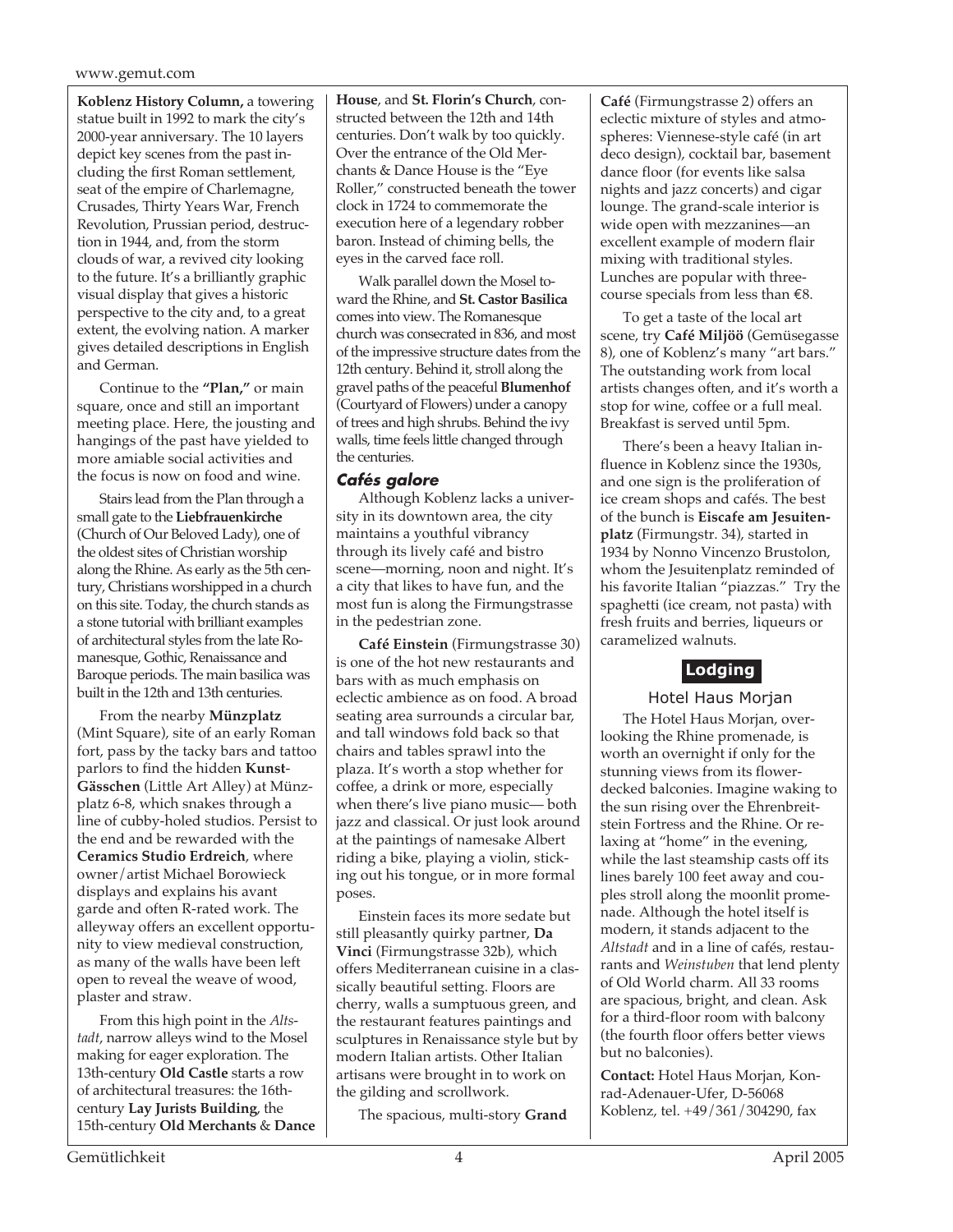3042956, e-mail info@hotel-hausmorjan.de, Web www.hotelmorjan.de.

**Daily Rates:** Singles from €57-72, doubles from €87-113. **Rating:** QUALITY 14/20, VALUE 16/20

#### City-Hotel Kurfürst Balduin

If budget is a priority, the prices are great at the City-Hotel Kurfürst Balduin. The rooms are clean, quiet, well-outfitted and modern, if not spacious, and the location is great: immediately across the street from the pedestrian zone, one block from the Mosel and on a direct bus line to the train station. But the ambiance is bare-basics, a nondescript conference hotel.

**Contact:** City-Hotel Kurfürst Balduin, Hohenfelderstrasse 12, D-56068 Koblenz, tel. +49/261/13 32-0, fax 13 32-100, email info@cityhotel-koblenz.de, Web www.cityhotel-koblenz.de. **Daily Rates:** Singles €44, doubles €62. Breakfast €8.

**Rating:** QUALITY 10/20, VALUE 14/20

#### Lorenz Hotel

The new (2004) Lorenz Hotel is just plain cool. Individually designed rooms are chic but not overdone, and modern but not sterile. Comfort is key. The black-andwhite color scheme draws warmth from the hardwood floors and wooden furniture. There's no elevator, and steps wind up a tower-like staircase to three levels of rooms. Number 10 on the top floor is huge with three broad windows with a view on one side to the colorful Jesuitenplatz, and on the other to the Jesuitengasse, a narrow alley that opens to the Rathaus. The café-restaurant-bar of the same name is on the ground floor. **EDITOR'<sup>S</sup> CHOICE**

**Contact:** Lorenz Hotel, Jesuitenplatz 1-3, 56068 Koblenz, tel. +49/261/ 13336/0, fax 9143412, e-mail info@lorenz-koblenz.de, Web www.lorenz-koblenz.de

**Daily Rates:** Singles €75-85, doubles €102-117 **Ratings:** QUALITY 15/20, VALUE 16/20

#### Hotel Contel

The Hotel Contel seems designed with the words "eclectic" and "whimsy" in mind. Murals cover the outside walls of the main building in Hundertwasser style: a solid-color scene of earth, heaven, sky, sun and stars with metal figures "climbing" toward the roof. Guests use a wooden bridge to cross duck ponds, where sculptures poke through reeds. Inside, it's a labyrinth of surprises: In the bar, the seats are saddles and chandeliers are traffic lights. Classical statues stand under hanging marionettes, knights' armor next to carousel horses. Artwork and antiques from the past two centuries fill every possible nook. The initial overwhelming effect transforms quickly to a sense of fun that some people shared their love of whimsy and detail to create this unusual space. As expected, the 185 guest rooms are individually designed, and all were full during a recent visit. Many have kitchenettes. Waterbeds are available upon request. It's about 20 minutes on foot or five by car to the *Altstadt*.

**Contact:** Hotel Contel, Pastor-Klein-Strasse 19, 56073 Koblenz, tel. +49/261/40650, fax 4065188, e-mail hotel@contel-koblenz.de, Web www.contel-koblenz-de **Daily Rates:** Singles and doubles  $€71-91.$  Breakfast  $€10.$ **Rating:** QUALITY 14/20, VALUE 15/20

# **Food**

Small wine restaurants are extremely popular in Koblenz and most serve regional dishes like *Sauerbraten* with potato dumplings, potato pancakes served with bacon or smoked salmon and "heaven and earth," a concoction of blood sausage and liverwurst fried with slices of potato, apples, cabbage and onions. Not surprisingly, wine plays an important role in many dishes.

#### Weinhaus Hubertus

The Weinhaus Hubertus is one of the oldest wine restaurants in town. Built in 1689 and damaged only slightly during the war, the half-timber building feels its age right down to the antique furniture, parquet floors and medieval hunting scenes lacquered on the walls. It's cozy and comfortable, with sincere and friendly service, a place where it's easy to spend an entire evening. The local

clientele, mostly frequent and longtime guests, is equally cordial. Menu favorites include venison goulash in wine sauce with potato dumplings and red cabbage, jellied pork with remoulade sauce, herring salad with apples and cucumbers, boiled beef with horseradish and creamed cabbage (excellent) and lighter salad, cheese and sausage plates. Most entrées fall between €9-12. On any given evening, 40 German wines are offered by the glass and more than 70 by the bottle.

**Contact:** Weinhaus Hubertus, Florinsmarkt 6, 56068 Koblenz, tel. +49/ 261/3 11 77, fax 100 4919. **Rating:** QUALITY 15/20, VALUE 14/20

#### Winninger Weinstuben

For a wine-centered evening, the Winninger Weinstuben is a Koblenz best bet. "Winninger" refers to the village of Winningen, just a short distance upstream on the Mosel, where the restaurant's partner vineyard is located. The Weingut Rüdiger-Kröber provides many of the restaurant's wines, including less common Mosel reds. A range of Germany's highestquality wines (*Qualitätswein mit Prädikat*) is available at various levels (based on sugar content): *Kabinett*,

#### **Key Websites for the Traveler**

**• www.gemut.com** Gateway site for travelers to Germanic Europe, including car rental, rail passes, hotel bookings, traveler feedback, travel tips, and past issues (free access to back issues for subscribers; see log-on info on page 2).

**• www.viamichelin.com** The Michelin database of hotels and restaurants, plus great interactive trip planning tools

**• www.travelgearnow.com** Guidebooks, maps, travel accessories, luggage, all at 10 percent off for subscribers

**• www.webflyer.com** Informative frequent-flyer forums make this a must for air travelers

**• bahn.hafas.de/bin/query.exe/en** German rail website, with train schedules throughout Europe, as well as Germany

**• www.sbb.ch/index\_e.htm** Swiss and European rail schedules

**• www.ski-europe.com** Top Web resource for skiers with much data on Alpine resorts

**• www.myswitzerland.com** Website of Switzerland's national tourist authority

**• www.germany-tourism.de** Germany's national tourist authority

**• www.austria.info/us** Austria's national tourist authority

**• www.historicgermany.com** Website for an alliance of historic German cities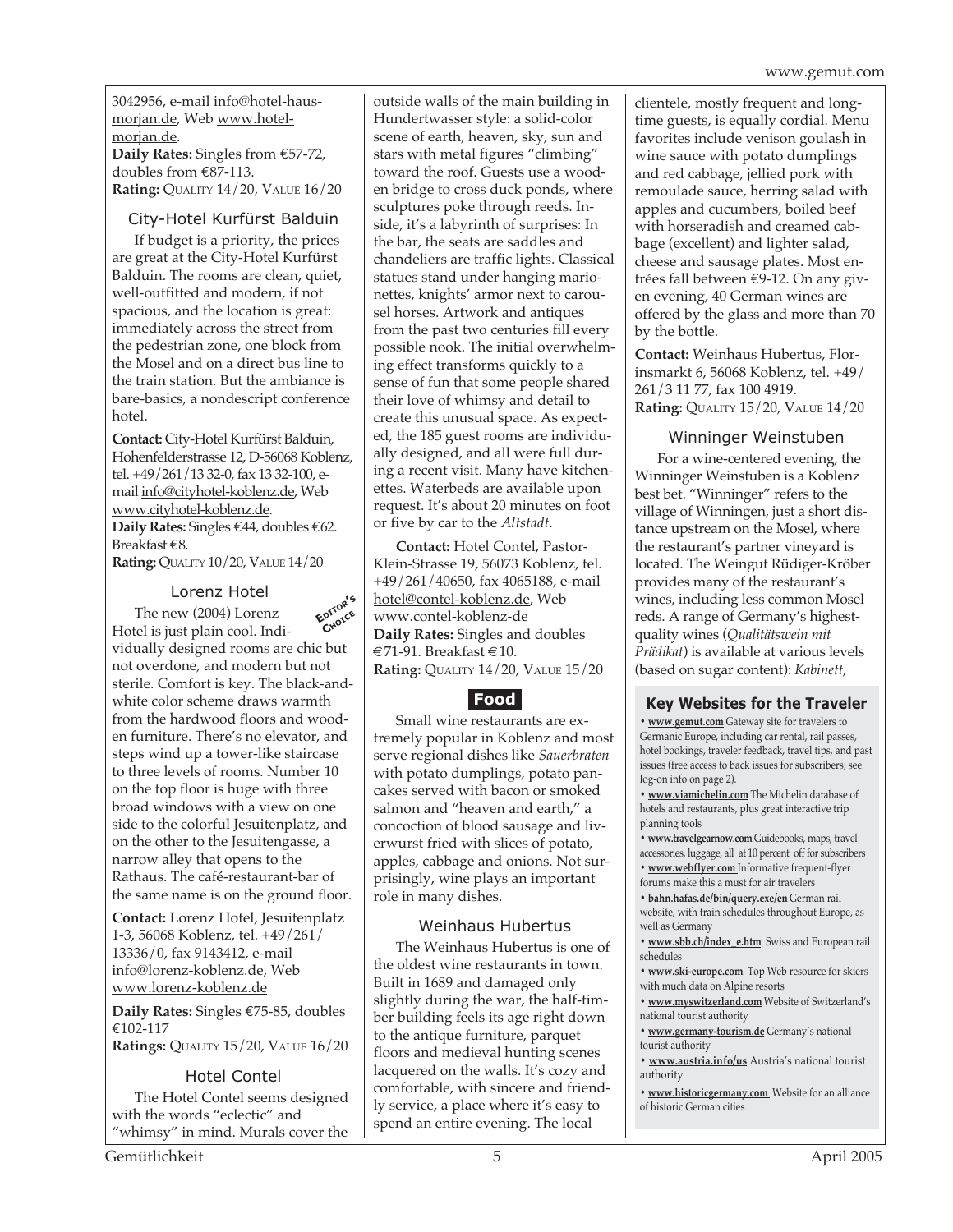#### www.gemut.com

*Spätlese*, *Auslese*, *Beerenauslese*, *Trockenbeerenauslese* and *Eiswein*—the rare wine made from grapes harvested after a freeze. While full bottles can cost €100 or more and are hard to find, guests can try samplers of .05 liters (€5.90 for a 1993 *Eiswein*, for example).

The food is typical vintner's fare of cold dishes—sausages, cheese platters, smoked trout, pork in aspic—and crepe-like *flammkuchen* served sweet with cinnamon and sugar or savory with blood sausage and onions. A couple can dine for less than €15.

The restaurant is open for dinner only, the perfect time to sit by a window or at one of the outdoor trestle tables and watch the setting sun reflect its changing colors on Ehrenbreitstein Fortress.

**Contact:** Winninger Weinstuben, Rheinzollstrasse 2, D-56068 Koblenz, tel. +49/261/38707, Web www. winninger-weinstuben.de **Rating:** QUALITY 14/20, VALUE 14/20

#### Lorenz Café Restaurant

Lorenz Café Restaurant typifies the more modern Koblenz gastronomy scene with its upbeat, hip design and imaginative international cuisine. The

#### *KREMSMÜNSTER Continued from page 1*

offers some surprisingly worthwhile sights, by far the most impressive of which is a massive Benedictine abbey.

The town is not only a logical overnight stop on the way to Vienna, but it also works as a base from which to explore the region. Auto daytrips are convenient to Steyr, Linz, Salzburg, Austria's Lake District, the wine country of the beautiful Wachau Valley, and charming Cesky Krumlov in the Czech Republic.

Rail service is mostly via Linz, with Salzburg about two-hours away and Vienna around two hours and 45 minutes. Linz is only 40 minutes, but Munich, at three-and-a-half to fourand-a-half hours distant, is not in the daytrip category—at least by rail.

While not endowed with the quaint charm of a Rothenburg or a Gruyères, Kremsmünster has the

trendy architecture blends well with the old styles: Floor-to-ceiling glass fills Romanesque archways and opens in warm weather to extend seating onto the Jesuitenplatz beneath the façade of the town hall. It's great for a light lunch or longer dinner, and breakfast (a choice of French, American, Italian or American) is extremely popular and served to 6pm.

A recent dinner began with lentil soup with coriander and grilled shrimp ( $\epsilon$ 5), the perfect prelude to spinach ricotta gnocchi with grilled duck breast in orange tarragon sauce (€6.50). Save room for dessert.

**Contact:** Café Restaurant, Jesuitenplatz 1-3, 56068 Koblenz, tel. +49/ 261/13 336 0, fax 9 143 412, e-mail info@lorenz-koblenz.de, Web www.lorenz-koblenz.de **Ratings:** QUALITY 15/20, VALUE 16/20

#### Alt Coblenz

In front of the Alt Coblenz, a blackboard tempts passersby with a list of regional and Italian dishes: potato soup with sausage or fish, chicken roulade stuffed with sheep's cheese, tomatoes and rosemary, pork hock with cabbage, baked goat

reality of a living, breathing, small European town, and that has a certain charm of its own. At its center are a number of interesting buildings, a small network of winding lanes, and the usual shops for a city its size. All, however, take a back seat to the Benedictine monastery, hovering over the town like a great citadel.

The **Abbey of Kremsmünster**, founded in 777, is not some preserved relic, but hums with the commerce and activity of wine-making, a renowned grammar school, a restaurant, shops, a Baroque library of some 140,000 volumes, and an art collection whose masterpiece is the Tassilo Chalice, an extraordinary example of goldsmithing from the 8th century.

The Monastery's 18th-century observatory, or **Mathematical Tower**, which serves as a natural history museum and research center, stands eight stories high and is said to be Europe's first "skyscraper." The Ab-

cheese with huckleberries, lamb ragout with red wine, and a variety of pizza and pasta selections. Entrées range from €9-13 with plenty of lower-priced options like cheese, sausage and salad plates. A bit pricier are imported steaks such as Chateaubriand. Seniors and children can also order half portions.

An extensive variety of regional wines is available by the glass or bottle. Each year, owners Marianne and Joe Wilbert choose one wine for their house, and the "My Way" from Weingut Michael Dorsch was fruity and sharp. Tasters start at  $\epsilon$ 1 for 0.1 liters.

The setting is a relaxed tavern, slightly busy upstairs, and quiet but somewhat remote in the 18th-century wine cellar. If the weather's good, sit outside on the Plan, one of Koblenz's many airy squares. Service was often distracted but always friendly: "I forgot to give you a napkin? Then let me give you two."

**Contact:** Alt Coblenz, Am Plan 13, D-56068 Koblenz, tel. +49/261/16 06 56, fax 261/30 98 82, e-mail marianne. wilbert@gmx.de, Web www.altcoblenz.com. **Rating: QUALITY 13/20, VALUE 14/20** 

bey's most intriguing space is a courtyard with five stone ponds divided by arcades and wrought iron screens. Antlers from royal hunting lodges line the enclosing walls and the focal point of each shallow pool is a piece of water-spouting sculpture. During a visit in early December, the ponds were thick with fat, ugly carp, brought there a few weeks before Christmas to be held and fed a diet that will rid them of the clay taste they acquire when feeding in the wild. In the traditional Austrian Christmas meal, carp is served breaded, fried and in soup.

Locals like to refer to **Kremsegg Castle** as "half way between Mozart and Strauss," in other words between the music cities of Salzburg and Vienna. Its chief attraction is **Musica Kremsmünster**, a museum noted for its enormous collection of brass musical instruments, including a trumpet used by Louis Armstrong. Other rooms are devoted to Franz Schubert,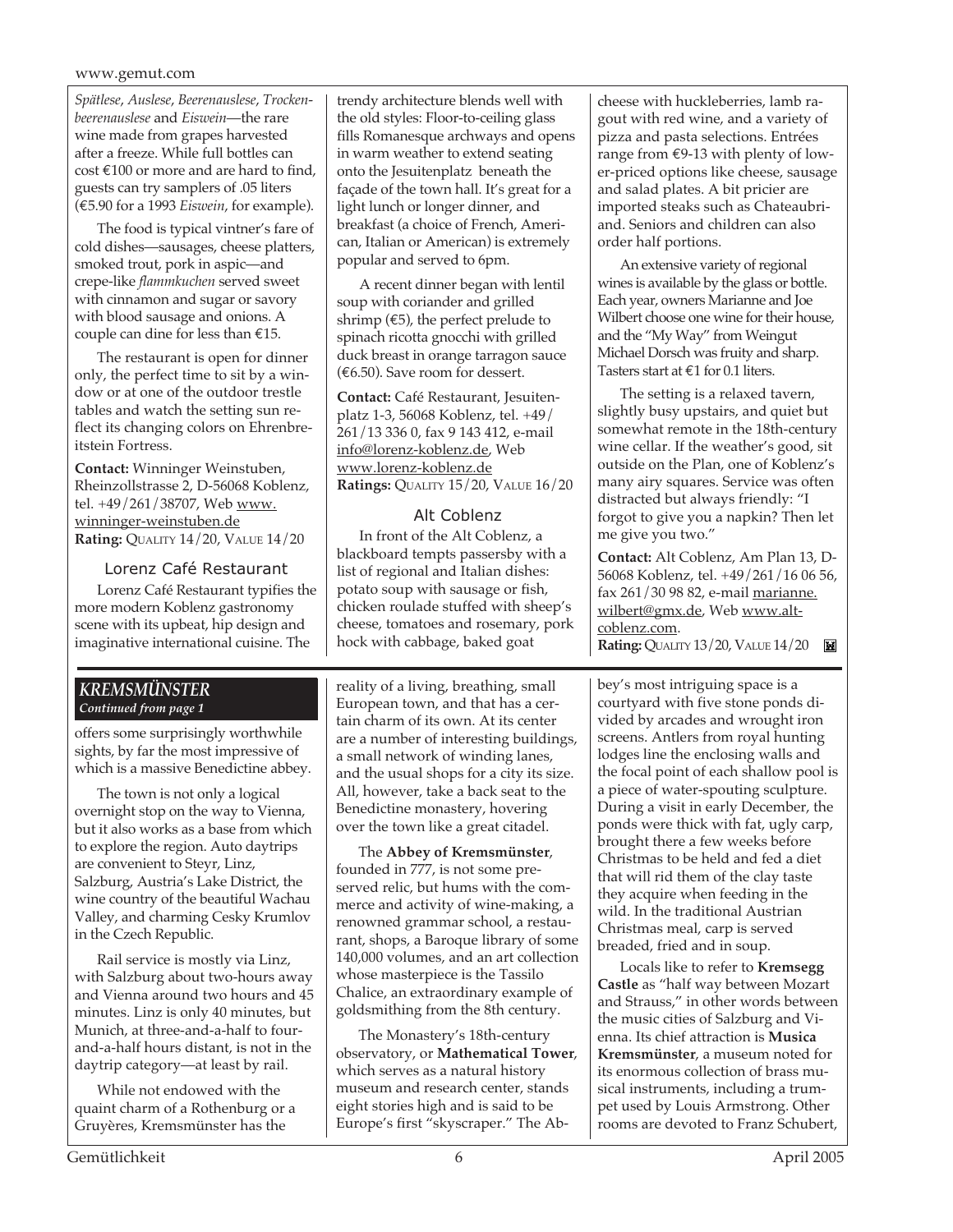## *DEAR SUBSCRIBER Continued from page 2*

and Austrian national tourist organizations require members to meet defined standards. Possibly the standard for promotion via the Web should be higher than for mere membership.

My hope is that the person who wrote the e-mail that I and thousands of others received has never visited the Forsthaus Graseck, and the touting of this substandard hotel is an anomaly. The fact that such a hotel is being promoted on the Web is not news. That it is being offered by a reputable European tourist agency, however, raises troubling credibility issues. *Caveat emptor* and depend on *Gemütlichkeit*. —RHB Ш

## *KREMSMÜNSTER Continued from page 6*

who often visited the Monastery. Displayed are autographed scores plus other memorabilia. The master's work can be heard in the Schubert Listening Room.

An excursion not to be missed in the weeks prior to Christmas is to the nearby pilgrimage hamlet of **Christkindl**, where you'll find a lovely little church and a busy post office. It is here that Austrian children send their Christmas letters, and all are answered by the Christkindl post office. You may wish to mail a card from here as the stamps and postmark are somewhat prized. There is also a wonderfully intricate, 'Rube Goldberg'-style, mechanical Nativity scene. Completed just before the war, it is the work of a single local hobbyist who took some 40 years to build it—in his living room.

### Hotel Schlair

In evaluating hotels, *Gemütlichkeit* is partial to family-run places, where the owners are welcoming, available, and eager to assist their guests. Though the Schlair's physical assets—guest and pub- lic rooms—are more than satisfactory, it is the duo of owners-managers, Maria and Erik Kux-Schlair that moves this hotel into the "special" category. The couple demonstrates the natural **EDITOR'<sup>S</sup> CHOICE**

# **TRAVEL QUICKIES**

■ **The Future of Swiss Airlines: Deut**sche Lufthansa AG and Swiss International Airlines Ltd. have announced plans to merge services. As a result, the 80-aircraft Swiss fleet will be integrated into Lufthansa's fleet of 377 planes. Expected benefits for travelers include more destinations, better connections, joint frequent-flyer programs, and mutual lounge access. Combined flight schedules should be available by October, with a full integration by 2007.

■ **Architecture in Berlin: Berlin Tour**ism Marketing has proclaimed 2005 "The Year of Architecture," with themed walking tours of the city's classic and contemporary structures. Look for the brochure, "Architecture in Berlin," ( $\epsilon$ 1.50) in the tourist information centers at Europa Platz, Alexander Platz, or Brandenburg Gate. Contact www.berlin-tourist-information.com for guided tour information.

■ **National Garden Show: Germa**ny's bi-annual **Bundesgartenshau** (BUGA) takes place April 29 to October 9 on the grounds of Munich's former airport in Rhiem. This year's

warmth and unflagging enthusiasm so characteristic of the best small hoteliers.

Passing through Schlair's reception area early one evening last December, Maria grabbed a couple of American guests and took them to a nearby *Weihnachtspünsch* booth where, for an hour they stood at a high table in the cold, drinking hot red wine, and being introduced to friendly locals. This informal, warmhearted style puts guests at ease and sets the tone at Schlair.

The hotel consists of an attractive, well-maintained Baroque-style main building in the village center and a guesthouse, Zur Alten Mühle (the Old Mill), a few blocks away, literally in the shadow of the Abbey. Built in the 13th century, the guesthouse is the town's oldest structure and contains a handful of vacation apartments that can accommodate from two to six persons. They range in

event, called "Change in Perspective," was designed to show how gardens and urban development can promote a change in socio-economic and environmental thinking. Contact www.buga2005.de.

■ **New Rules for Flight Delays: You** could be entitled to considerable financial compensation next time your flight is delayed in Europe. As of February, new European Commission rules require airlines that cancel flights with less than two week's notice to pay passengers a refund, plus an additional €250 to 600, depending on the length of the flight. The rules also require meals, phone calls, accommodations, and transportation in certain situations.

■ **Direct Flights to Germany:** Several carriers are introducing new, direct flights to Germany this spring: **Lufthansa**: Washington, DC/Munich, May 2. **LTU:** New York to Düsseldorf, May 2. **Delta:** JFK to Berlin, May 3 **United**: Chicago to Munich, June 7. **Continental**: Newark to Hamburg, June 9, and Newark to Berlin, July 2. For more info: 800-521-6722.

price from €48 to 62 per night for stays of six nights or longer. Done in a traditional style with wood trimmed furniture, herringbone hardwood floors, the accommodations come with satellite TV and direct dial phone. The small kitchens are suitably equipped for light meals.

The main building's public rooms feature vaulted ceilings, tiled floors, heavy wood beams, an inviting salon with oversize leather furniture, a cozy bar with blazing hearth, and wireless Internet access.

Sharing the building is the Schlair family bakery, a center of village social life for nearly 200 years. Hotel guests have the good fortune to be served breakfast here, where the wondrous pastries affirm Austria's reputation for baked goods.

The hotel's "business" rooms have been remodeled in a bright, modern style with recessed lighting and such amenities as cable TV with English